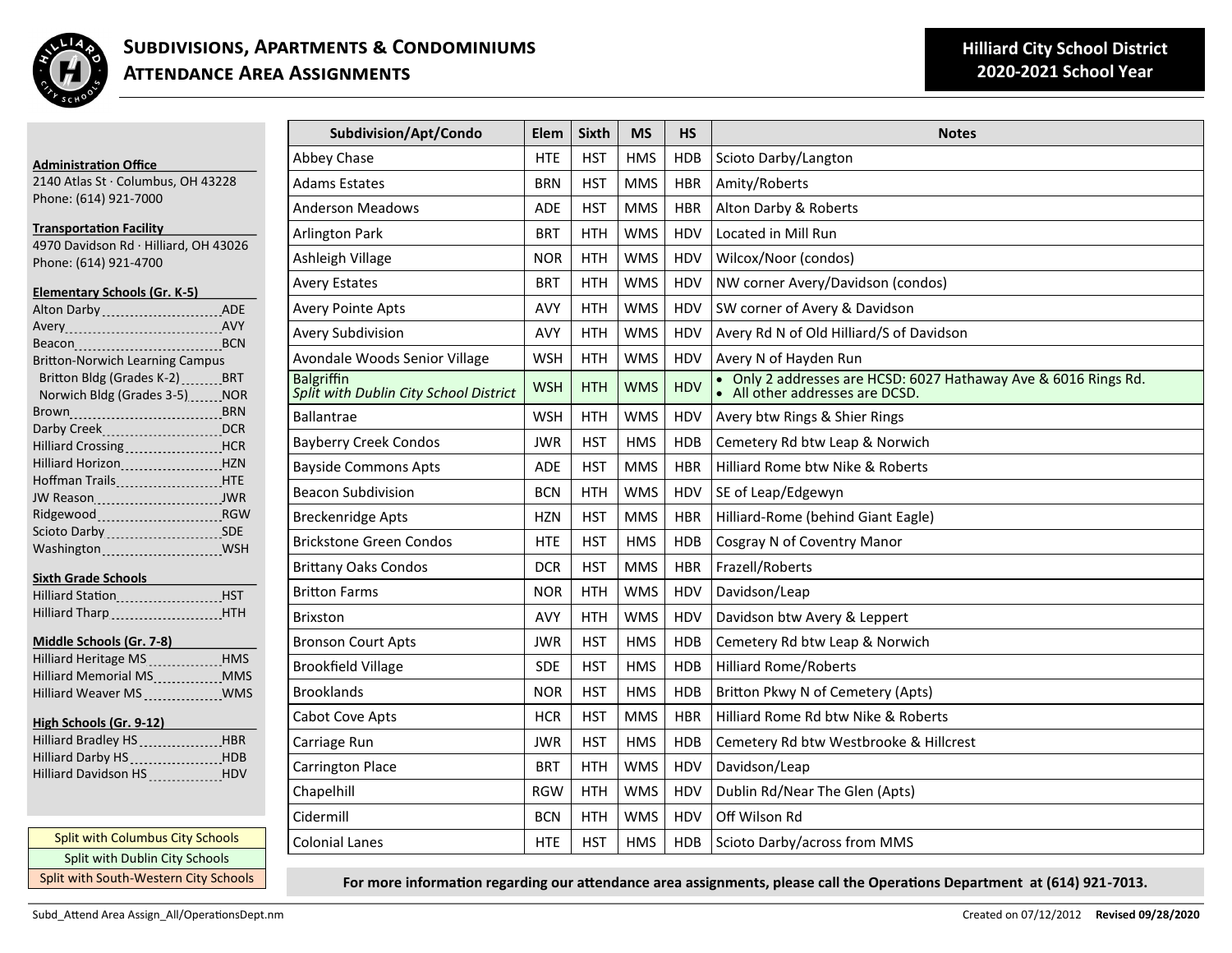**Page 2 of 10**

|                       |                                                                 | Subdivision/Apt/Condo             | Elem       | <b>Sixth</b> | <b>MS</b>  | <b>HS</b>  | <b>Notes</b>                                |
|-----------------------|-----------------------------------------------------------------|-----------------------------------|------------|--------------|------------|------------|---------------------------------------------|
|                       | <b>Administration Office</b>                                    | Conklin                           | <b>SDE</b> | <b>HST</b>   | <b>HMS</b> | <b>HDB</b> | Conklin/Roman Hills/Williamsburg            |
|                       | 2140 Atlas St · Columbus, OH 43228                              | Copperwood                        | ADE        | <b>HST</b>   | <b>MMS</b> | <b>HBR</b> | Roberts/Frazell                             |
| Phone: (614) 921-7000 |                                                                 | <b>Country Ridge Apts</b>         | ADE        | <b>HST</b>   | <b>MMS</b> | <b>HBR</b> | Roberts/Hilliard Rome                       |
|                       | <b>Transportation Facility</b>                                  | Country Side Mobile Homes Park    | <b>WSH</b> | <b>HTH</b>   | <b>WMS</b> | HDV        | 4977 Avery Rd                               |
|                       | 4970 Davidson Rd · Hilliard, OH 43026<br>Phone: (614) 921-4700  | <b>Countryview West Apts</b>      | <b>JWR</b> | <b>HST</b>   | <b>MMS</b> | <b>HBR</b> | Hilliard Rome Rd btw Nike & Roberts         |
|                       |                                                                 | Courtyards at Hayden Run          | <b>WSH</b> | <b>HTH</b>   | <b>WMS</b> | HDV        | Hayden Run Rd/West of Avery (condos)        |
|                       | <b>Elementary Schools (Gr. K-5)</b>                             | Coventry                          | <b>HZN</b> | <b>HST</b>   | <b>MMS</b> | <b>HBR</b> | Hilliard Rome Rd/N of The Meadows           |
|                       |                                                                 | <b>Coventry Manor</b>             | <b>HTE</b> | <b>HST</b>   | <b>HMS</b> | <b>HDB</b> | Scioto Darby/Cosgray (condos)               |
|                       | <b>Britton-Norwich Learning Campus</b>                          | <b>Cramer's Crossing</b>          | <b>WSH</b> | <b>HTH</b>   | <b>WMS</b> | HDV        | NW Rings/Avery                              |
|                       | Britton Bldg (Grades K-2) BRT                                   | Cross Creek Village               | <b>HCR</b> | <b>HST</b>   | <b>HMS</b> | <b>HDB</b> | <b>Hilliard Rome/Tinapple</b>               |
|                       | Norwich Bldg (Grades 3-5) NOR                                   | Crystal Lake Apts                 | <b>NOR</b> | <b>HTH</b>   | <b>WMS</b> | HDV        | Avery/Davidson                              |
|                       | Darby Creek<br>DCR                                              | Darby Glen                        | <b>BCN</b> | <b>HTH</b>   | <b>WMS</b> | HDV        | Leap/Scioto Darby                           |
|                       | Hilliard Crossing HCR<br>Hilliard Horizon HZN                   | Darby Knolls                      | <b>BRN</b> | <b>HST</b>   | <b>MMS</b> | <b>HBR</b> | Carter btw Walker/Amity                     |
|                       | Hoffman Trails ______________________HTE                        | Darby Park Condos                 | <b>HTE</b> | <b>HST</b>   | <b>HMS</b> | <b>HDB</b> | Moundview/Scioto Darby                      |
|                       | JW Reason MWR<br>Ridgewood Ridgewood RGW                        | Darby Point                       | <b>BCN</b> | <b>HTH</b>   | <b>WMS</b> | HDV        | Across from Cidermill/Wilson Rd             |
|                       |                                                                 | Davidson Run                      | <b>BRT</b> | <b>HTH</b>   | <b>WMS</b> | HDV        | Davidson/Schirtzinger                       |
|                       | Washington ______________________WSH                            | Dorset Glen Condos                | <b>HTE</b> | <b>HST</b>   | <b>HMS</b> | <b>HDB</b> | Scioto Darby/West Entrance to park          |
|                       | <b>Sixth Grade Schools</b>                                      | Du Chene Estates                  | <b>HTE</b> | <b>HST</b>   | <b>HMS</b> | <b>HDB</b> | Scioto Darby/Amity/Walker/Scenic Darby View |
|                       | Hilliard StationHST<br>Hilliard Tharp HTH                       | Dublin Commons Apts               | <b>BRT</b> | <b>HTH</b>   | <b>WMS</b> | HDV        | Davidson/Villages at Hayden Run             |
|                       | Middle Schools (Gr. 7-8)                                        | Eagle Pointe at Heritage Preserve | <b>ADE</b> | <b>HST</b>   | <b>MMS</b> | <b>HBR</b> | Alton Darby/Davis Roads                     |
|                       | Hilliard Heritage MS _____________HMS                           | <b>Estates at Hoffman Farms</b>   | <b>HTE</b> | <b>HST</b>   | <b>HMS</b> | <b>HDB</b> | Scioto Darby btw Cosgray & Leppert          |
|                       | Hilliard Memorial MS ____________ MMS                           | <b>Estates at Scioto Run</b>      | <b>RGW</b> | <b>HTH</b>   | <b>WMS</b> | HDV        | Across from Scioto Run/Dublin Rd            |
|                       | Hilliard Weaver MS _____________WMS                             | <b>Fairway Commons</b>            | ADE        | <b>HST</b>   | <b>MMS</b> | <b>HBR</b> | Next to Heritage Lakes                      |
|                       | High Schools (Gr. 9-12)<br>Hilliard Bradley HS _____________HBR | Fox Hollow                        | <b>AVY</b> | <b>HTH</b>   | <b>WMS</b> | HDV        | S of Davidson/E off Avery                   |
|                       | Hilliard Darby HS __________________HDB                         |                                   |            |              |            |            |                                             |
|                       | Hilliard Davidson HS ____________ HDV                           | Gables West (Apts)                | <b>HCR</b> | <b>HST</b>   | <b>MMS</b> | <b>HBR</b> | Hilliard Rome Rd Next to Cabot Cove         |
|                       |                                                                 | <b>Gladstone Estates</b>          | <b>JWR</b> | <b>HST</b>   | <b>HMS</b> | <b>HDB</b> | Hilliard Rome/Schatz Ln                     |
|                       |                                                                 | Glen                              | <b>RGW</b> | <b>HTH</b>   | <b>WMS</b> | HDV        | Highpoint/Glen                              |
|                       | Split with Columbus City Schools                                | Golfview Woods                    | <b>RGW</b> | <b>HST</b>   | <b>HMS</b> | <b>HDB</b> | Wilson Rd btw Roberts & Trabue              |
|                       | Split with Dublin City Schools                                  |                                   |            |              |            |            |                                             |

**For more information regarding our attendance area assignments, please call the Operations Department at (614) 921-7013.**

Split with South-Western City Schools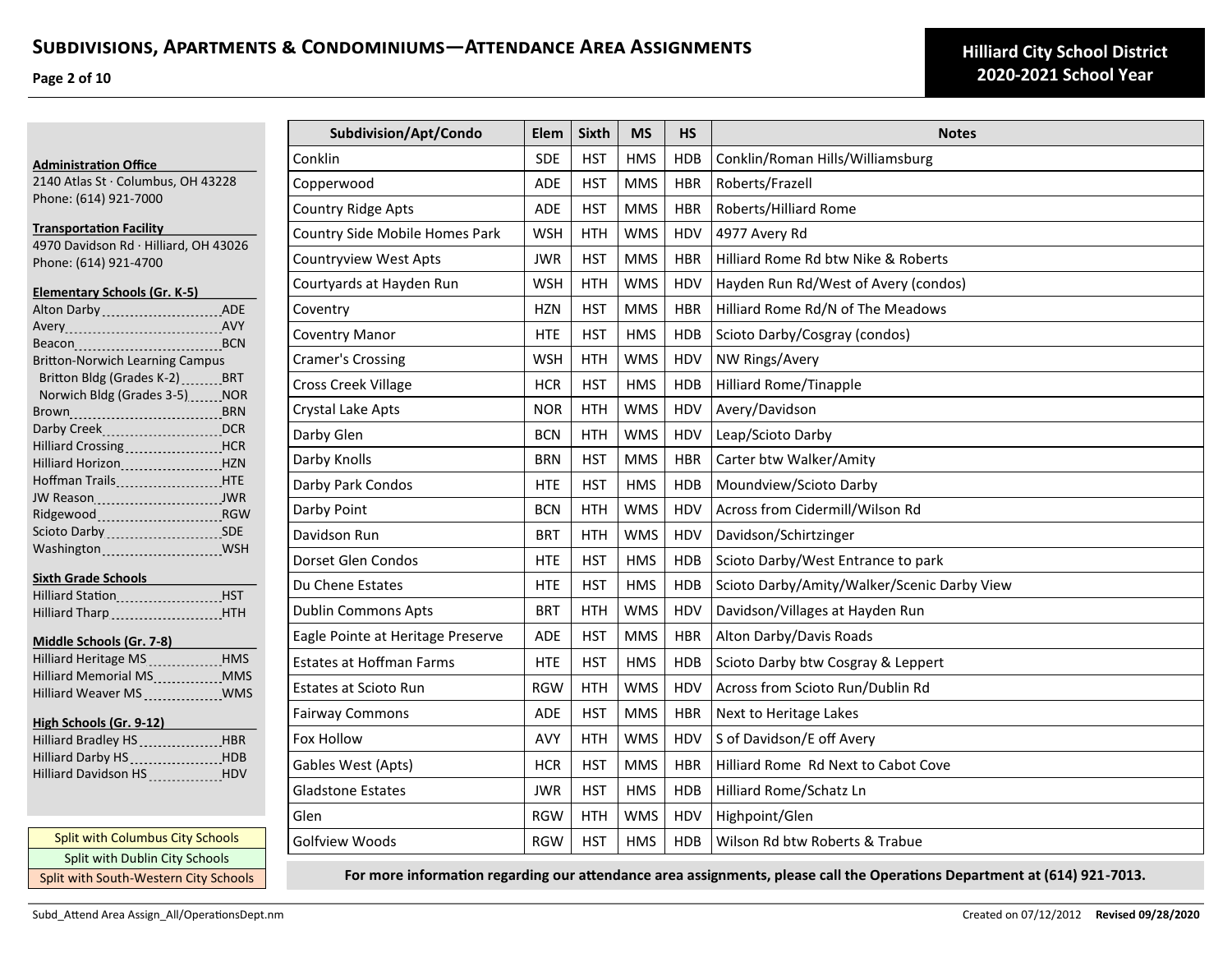**Page 3 of 10**

|                                                                                                                                  | Subdivision/Apt/Condo                  | Elem       | <b>Sixth</b> | <b>MS</b>  | <b>HS</b>  | <b>Notes</b>                            |
|----------------------------------------------------------------------------------------------------------------------------------|----------------------------------------|------------|--------------|------------|------------|-----------------------------------------|
| <b>Administration Office</b>                                                                                                     | Greyson at Hickory Chase               | <b>NOR</b> | <b>HTH</b>   | <b>WMS</b> | <b>HDV</b> | SE Leap/Davidson (Apts)                 |
| 2140 Atlas St · Columbus, OH 43228                                                                                               | Hampton Chase                          | <b>RGW</b> | <b>HTH</b>   | <b>WMS</b> | HDV        | Off Dublin N of Scioto Run              |
| Phone: (614) 921-7000                                                                                                            | <b>Hampton Oaks</b>                    | <b>AVY</b> | <b>HTH</b>   | <b>WMS</b> | HDV        | Avery Rd btw Northwest Pkwy & Davidson  |
| <b>Transportation Facility</b>                                                                                                   | <b>Hampton Reserve</b>                 | <b>HTE</b> | <b>HST</b>   | <b>HMS</b> | HDB        | N off Scioto Darby/E of Elliott         |
| 4970 Davidson Rd · Hilliard, OH 43026<br>Phone: (614) 921-4700                                                                   | Hayden Heights Trailer Park            | <b>WSH</b> | <b>HTH</b>   | <b>WMS</b> | HDV        | Cosgray/Rings                           |
| <b>Elementary Schools (Gr. K-5)</b>                                                                                              | Hayden Run Village                     | AVY        | <b>HTH</b>   | <b>WMS</b> | HDV        | Davidson/Avery                          |
| Alton Darby (Alton Darby ADE                                                                                                     | <b>Heather Ridge</b>                   | AVY        | <b>HTH</b>   | <b>WMS</b> | HDV        | Davidson Rd btw Avery & Leap            |
| Avery 2008 Avery 2008                                                                                                            | Heather Ridge Park                     | <b>AVY</b> | <b>HTH</b>   | <b>WMS</b> | HDV        | Davidson Rd btw Avery & Leap            |
| Beacon BCN<br><b>Britton-Norwich Learning Campus</b>                                                                             | <b>Heritage Club Villas</b>            | <b>HTE</b> | <b>HST</b>   | <b>HMS</b> | <b>HDB</b> | Main St (condos)                        |
| Britton Bldg (Grades K-2) _______ BRT                                                                                            | <b>Heritage Creek</b>                  | <b>SDE</b> | <b>HST</b>   | <b>HMS</b> | <b>HDB</b> | Off Frazell                             |
| Norwich Bldg (Grades 3-5) _____ NOR                                                                                              | <b>Heritage Farms</b>                  | <b>DCR</b> | <b>HST</b>   | <b>MMS</b> | <b>HBR</b> | Off Frazell Rd                          |
| Darby CreekDCR                                                                                                                   | Heritage Green Apts                    | <b>HTE</b> | <b>HST</b>   | <b>HMS</b> | <b>HDB</b> | Off Main St                             |
| Hilliard Crossing _____________________HCR<br>Hilliard Horizon [19] HZN                                                          | Heritage Lakes                         | <b>ADE</b> | <b>HST</b>   | <b>MMS</b> | <b>HBR</b> | Off Alton Darby                         |
| Hoffman Trails Manuel HTE                                                                                                        | <b>Heritage Preserve</b>               | <b>ADE</b> | <b>HST</b>   | <b>MMS</b> | <b>HBR</b> | Alton Darby/Davis Roads                 |
|                                                                                                                                  | Heritage Villas on the Links           | <b>HTE</b> | <b>HST</b>   | <b>HMS</b> | <b>HDB</b> | Main St (condos)                        |
| Scioto Darby  SDE                                                                                                                | <b>Hickory Mill Apts</b>               | <b>SDE</b> | <b>HST</b>   | <b>HMS</b> | <b>HDB</b> | Roberts/Hilliard Rome                   |
|                                                                                                                                  | <b>Highland Meadows</b>                | <b>AVY</b> | <b>HTH</b>   | <b>WMS</b> | HDV        | N of Avery Elem                         |
| <b>Sixth Grade Schools</b>                                                                                                       | <b>Highland Meadows Condos</b>         | <b>JWR</b> | <b>HST</b>   | <b>HMS</b> | HDB        | SW corner Roberts/Walcutt               |
| Hilliard Station<br>1997 - The Manus Harry, Marian Barnett, Marian Barnett, Maria Barnett, Maria Barnett, Maria Barnett, Maria B | Highpoint                              | <b>RGW</b> | <b>HTH</b>   | <b>WMS</b> | HDV        | Scioto Darby/Dublin                     |
|                                                                                                                                  | <b>Hilliard 30 Apartments</b>          | <b>NOR</b> | <b>HTH</b>   | <b>WMS</b> | HDV        | Riggins Rd btw Wilcox Rd & Britton Pkwy |
| Middle Schools (Gr. 7-8)<br>Hilliard Heritage MS HMS                                                                             | Hilliard Assisted Living & Memory Care | <b>RGW</b> | <b>HTH</b>   | <b>WMS</b> | HDV        | <b>Trueman Blvd</b>                     |
| Hilliard Memorial MS ____________MMS                                                                                             | <b>Hilliard Commons Condos</b>         | <b>HZN</b> | <b>HST</b>   | <b>MMS</b> | <b>HBR</b> | Renner Rd (behind Meijer)               |
| Hilliard Weaver MS ____________ WMS                                                                                              | <b>Hilliard Estates</b>                | <b>AVY</b> | <b>HTH</b>   | <b>WMS</b> | HDV        | E off Avery/S of Davidson               |
| High Schools (Gr. 9-12) Formulation                                                                                              | <b>Hilliard Grand Apartments</b>       | <b>BRT</b> | <b>HTH</b>   | <b>WMS</b> | HDV        | Off Wilcox Rd                           |
| Hilliard Bradley HS HBR<br>Hilliard Darby HS [1994] HDB                                                                          |                                        |            |              |            |            |                                         |
| Hilliard Davidson HS _____________HDV                                                                                            | <b>Hilliard Green</b>                  | <b>BCN</b> | <b>HST</b>   | <b>HMS</b> | <b>HDB</b> | Walcutt/Roberts                         |
|                                                                                                                                  | <b>Hilliard Heights</b>                | <b>JWR</b> | <b>HST</b>   | <b>HMS</b> | <b>HDB</b> | Off Cemetery W of Leap                  |
|                                                                                                                                  | <b>Hilliard Heights Condos</b>         | <b>HCR</b> | <b>HST</b>   | <b>HMS</b> | <b>HDB</b> | In Cross Creek                          |
| <b>Split with Columbus City Schools</b>                                                                                          | <b>Hilliard Meadows</b>                | <b>BCN</b> | <b>HST</b>   | <b>HMS</b> | <b>HDB</b> | <b>Walcutt S of Roberts</b>             |
| Split with Dublin City Schools                                                                                                   |                                        |            |              |            |            |                                         |

**For more information regarding our attendance area assignments, please call the Operations Department at (614) 921-7013.**

Split with South-Western City Schools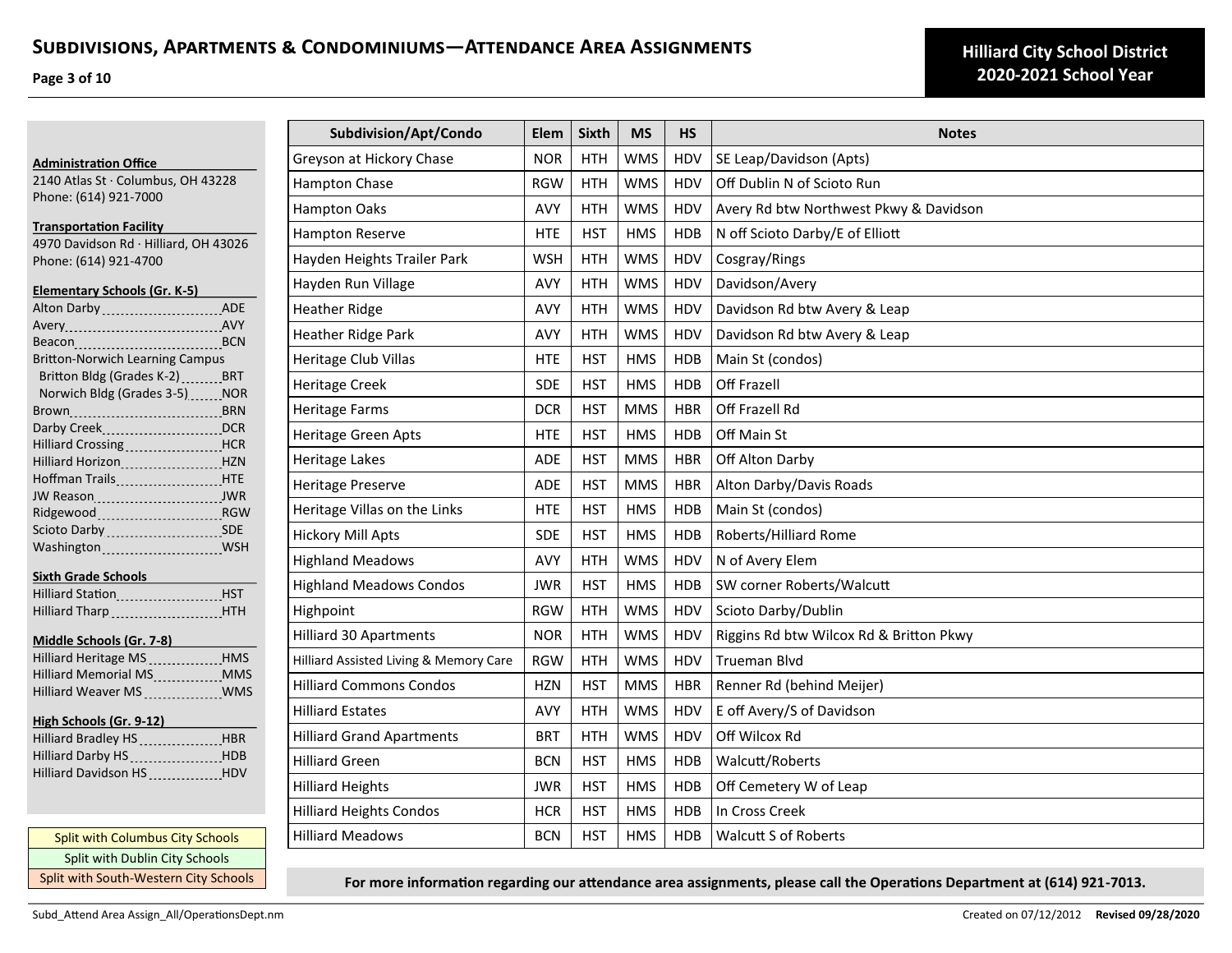**Page 4 of 10**

**Administration Office**

| 2140 Atlas St · Columbus, OH 43228                   |  | Hilliard |
|------------------------------------------------------|--|----------|
| Phone: (614) 921-7000                                |  | Hilliard |
|                                                      |  |          |
| <b>Transportation Facility</b>                       |  | Hilliard |
| 4970 Davidson Rd · Hilliard, OH 43026                |  |          |
| Phone: (614) 921-4700                                |  | Hilliard |
| Elementary Schools (Gr. K-5)                         |  | Hilliard |
| Alton Darby  ADE                                     |  | Hilliard |
|                                                      |  |          |
| Beacon BCN                                           |  | Hilliard |
| <b>Britton-Norwich Learning Campus</b>               |  | (Forme   |
| Britton Bldg (Grades K-2) _______ BRT                |  | Split w  |
| Norwich Bldg (Grades 3-5) NOR                        |  | School   |
|                                                      |  | Hilliard |
|                                                      |  |          |
| Hilliard Crossing <b>Manager Strategier Hilliard</b> |  | Hilliard |
| Hilliard Horizon [11] HZN                            |  | Hoffma   |
| Hoffman Trails <b>Manager Accord HTM</b>             |  |          |
| JW Reason JWR                                        |  | Hyde F   |
| Ridgewood RGW                                        |  | Jermar   |
| Scioto Darby  SDE                                    |  | Karric   |
|                                                      |  |          |
|                                                      |  | Split w  |
| <b>Sixth Grade Schools</b>                           |  | Kendal   |
| Hilliard Station Manuel HST                          |  |          |
| Hilliard Tharp HTH                                   |  | Lake D   |

#### **Middle Schools (Gr. 7-8)**

| Hilliard Heritage MS _____________HMS               |            |
|-----------------------------------------------------|------------|
| <b>Hilliard Memorial MS</b><br><u>All Bernard I</u> | <b>MMS</b> |
| Hilliard Weaver MS _____________ WMS                |            |

#### **High Schools (Gr. 9-12)**

| Hilliard Bradley HS HBR |
|-------------------------|
|                         |
| HDV                     |
|                         |

| Subdivision/Apt/Condo                                                                                              | Elem       | <b>Sixth</b> | <b>MS</b>  | <b>HS</b>  | <b>Notes</b>                                                                                                                                                                                                                       |
|--------------------------------------------------------------------------------------------------------------------|------------|--------------|------------|------------|------------------------------------------------------------------------------------------------------------------------------------------------------------------------------------------------------------------------------------|
| <b>Hilliard Oaks</b>                                                                                               | <b>JWR</b> | <b>HST</b>   | <b>HMS</b> | <b>HDB</b> | NW corner Roberts/Walcutt                                                                                                                                                                                                          |
| <b>Hilliard Park Apts</b>                                                                                          | <b>JWR</b> | <b>HST</b>   | <b>HMS</b> | <b>HDB</b> | SW corner Roberts/Walcutt                                                                                                                                                                                                          |
| Hilliard Place (Apts)                                                                                              | <b>ADE</b> | <b>HST</b>   | <b>HMS</b> | <b>HDB</b> | Apts/Roberts Rd btw Brookfield Village & Wynneoak                                                                                                                                                                                  |
| <b>Hilliard Run</b>                                                                                                | AVY        | <b>HTH</b>   | <b>WMS</b> | HDV        | Avery/Taylor Lane Ave                                                                                                                                                                                                              |
| <b>Hilliard Square Apts</b>                                                                                        | <b>JWR</b> | <b>HST</b>   | <b>HMS</b> | <b>HDB</b> | Off Leap N of Cemetery                                                                                                                                                                                                             |
| <b>Hilliard Station Apts</b>                                                                                       | <b>JWR</b> | <b>HST</b>   | <b>HMS</b> | <b>HDB</b> | Off Roberts btw Walcutt/Hilliard Rome                                                                                                                                                                                              |
| <b>Hilliard Summit Apartments</b>                                                                                  | <b>ADE</b> | <b>HST</b>   | <b>MMS</b> | <b>HBR</b> | NW corner Alton Darby & Roberts                                                                                                                                                                                                    |
| <b>Hilliard Village Apts</b><br>(Formerly Sage West/Twin Creek)<br>Split with South-Western City<br><b>Schools</b> | <b>BCN</b> | <b>HTH</b>   | <b>WMS</b> | <b>HDV</b> | • All addresses on the following streets are HCSD: Cross Creek Dr, Peach<br>Blossom Ct, Peach Tree Ct, Twin Creeks Dr & Wilson Woods Dr.<br>• Carter Ct: 1385-1399 (odd only) addresses are HCSD. All other addresses<br>are SWCS. |
| <b>Hilliard Village Condos</b>                                                                                     | <b>HZN</b> | <b>HST</b>   | <b>MMS</b> | <b>HBR</b> | Renner Rd (behind Meijer)                                                                                                                                                                                                          |
| <b>Hilliard Woods</b>                                                                                              | <b>RGW</b> | <b>HST</b>   | <b>HMS</b> | <b>HDB</b> | Wilson Rd/N of Golfview Woods                                                                                                                                                                                                      |
| <b>Hoffman Farms</b>                                                                                               | <b>HTE</b> | <b>HST</b>   | <b>HMS</b> | <b>HDB</b> | Scioto Darby/Leppert                                                                                                                                                                                                               |
| Hyde Park                                                                                                          | <b>HCR</b> | <b>HST</b>   | <b>HMS</b> | <b>HDB</b> | Roberts/Hilliard Rome                                                                                                                                                                                                              |
| Jerman Estates                                                                                                     | <b>BRN</b> | <b>HST</b>   | <b>MMS</b> | <b>HBR</b> | Off Morris Rd                                                                                                                                                                                                                      |
| Karric Place South Apts<br>Split with Dublin City School District                                                  | <b>BRT</b> | <b>HTH</b>   | <b>WMS</b> | <b>HDV</b> | • Shannon PI 5610-5720 even addresses are HCSD.<br>• All other addresses are DCSD.                                                                                                                                                 |
| <b>Kendall Ridge</b>                                                                                               | <b>WSH</b> | <b>HTH</b>   | <b>WMS</b> | HDV        | Avery Rd N of Woerner Temple                                                                                                                                                                                                       |
| Lake Darby Estates                                                                                                 | <b>BRN</b> | <b>HST</b>   | <b>MMS</b> | <b>HBR</b> | Off Hubbard Rd                                                                                                                                                                                                                     |
| Lakewood                                                                                                           | <b>DCR</b> | <b>HST</b>   | <b>MMS</b> | <b>HBR</b> | Alton Darby Rd/connects to Westbrooke                                                                                                                                                                                              |
| Landmark Lofts Apts                                                                                                | <b>JWR</b> | <b>HST</b>   | <b>HMS</b> | <b>HDB</b> | Franklin St at Cemetery Rd                                                                                                                                                                                                         |
| Larkspur Apts                                                                                                      | <b>HZN</b> | <b>HST</b>   | <b>MMS</b> | <b>HBR</b> | Off Hilliard Rome S of Nike                                                                                                                                                                                                        |
| Limestone Pointe                                                                                                   | <b>RGW</b> | <b>HTH</b>   | <b>WMS</b> | HDV        | Dublin btw Trabue & Roberts                                                                                                                                                                                                        |
| Luxair                                                                                                             | <b>SDE</b> | <b>HST</b>   | <b>HMS</b> | <b>HDB</b> | Btw Scioto Darby & Cemetery                                                                                                                                                                                                        |
| <b>Manors at Homestead Park</b>                                                                                    | <b>HTE</b> | <b>HST</b>   | <b>HMS</b> | <b>HDB</b> | Cosgray/Scioto Darby                                                                                                                                                                                                               |

## Split with Columbus City Schools Split with Dublin City Schools Split with South-Western City Schools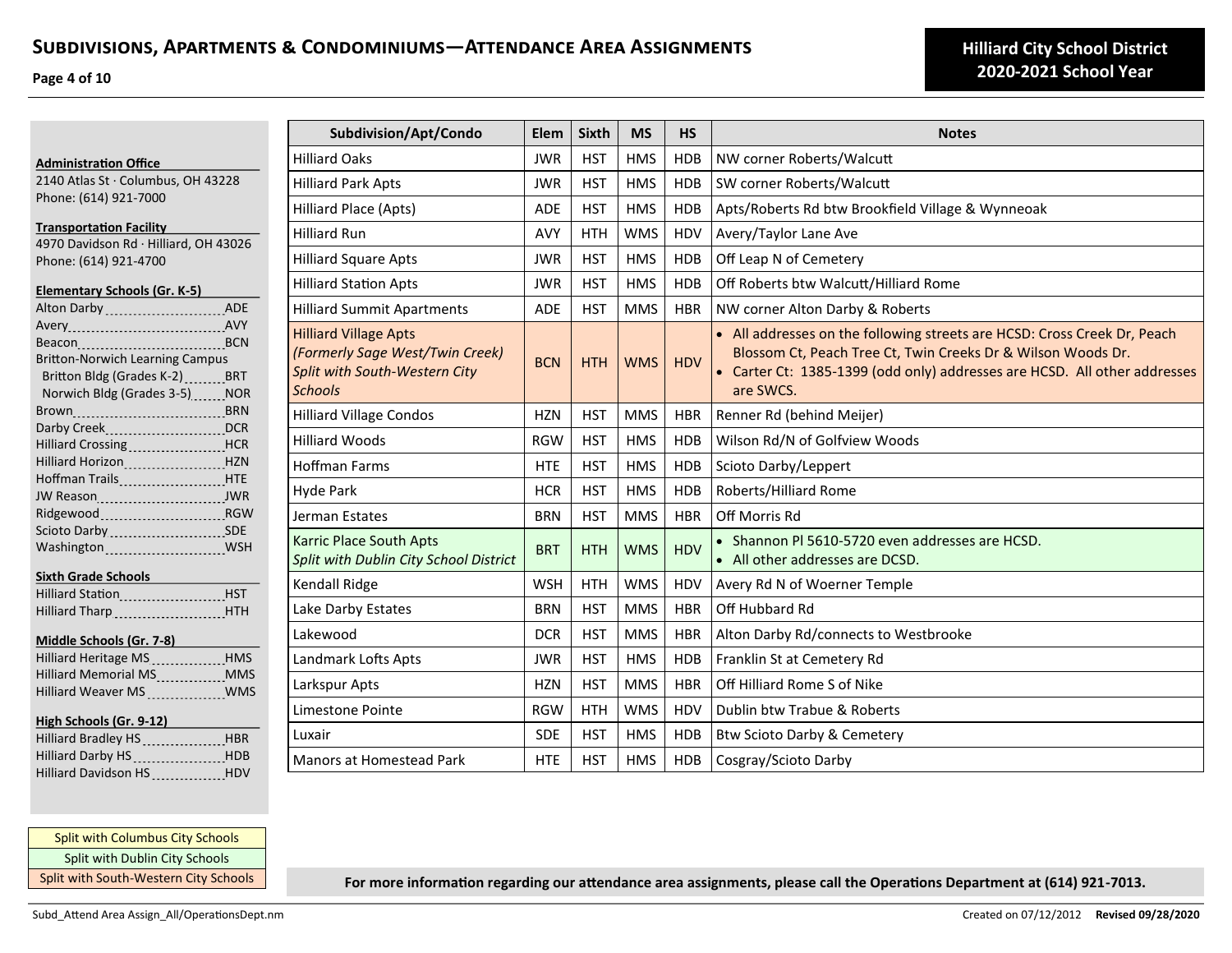**Page 5 of 10**

|                                                                                                                                                                        | Subdivision/Apt/Condo                                                    | Elem       | Sixth      | <b>MS</b>  | <b>HS</b>  | <b>Notes</b>                                                                                                                                                                                                                                                          |
|------------------------------------------------------------------------------------------------------------------------------------------------------------------------|--------------------------------------------------------------------------|------------|------------|------------|------------|-----------------------------------------------------------------------------------------------------------------------------------------------------------------------------------------------------------------------------------------------------------------------|
| <b>Administration Office</b><br>2140 Atlas St · Columbus, OH 43228<br>Phone: (614) 921-7000<br><b>Transportation Facility</b><br>4970 Davidson Rd · Hilliard, OH 43026 | <b>Meadowood Apts</b><br>Split with South-Western City<br><b>Schools</b> | <b>BCN</b> | <b>HTH</b> | <b>WMS</b> | <b>HDV</b> | • Dragonfly Dr 3646-3680 even addresses are HCSD. All other addresses<br>are SWCS.<br>• Warble Dr 1241-1257 odd & 1246-1250 even addresses are HCSD. All<br>other addresses are SWCS.<br>• All addresses on Fossil Dr are SWCS.                                       |
| Phone: (614) 921-4700                                                                                                                                                  | Meadows                                                                  | <b>HZN</b> | <b>HST</b> | <b>MMS</b> | <b>HBR</b> | Hilliard-Rome/S of Roberts                                                                                                                                                                                                                                            |
| Elementary Schools (Gr. K-5)                                                                                                                                           | Millington Condos                                                        | <b>NOR</b> | <b>HTH</b> | <b>WMS</b> | <b>HDV</b> | Mill Run                                                                                                                                                                                                                                                              |
| Alton Darby  ADE                                                                                                                                                       | Mulberry/Leap Rd Village Apts                                            | <b>NOR</b> | <b>HST</b> | <b>HMS</b> | <b>HDB</b> | Leap Rd (E side) Cemetery to Northwest Pkwy                                                                                                                                                                                                                           |
|                                                                                                                                                                        | Nightengale Estates                                                      | <b>SDE</b> | <b>HST</b> | <b>HMS</b> | <b>HDB</b> | Off Scioto Darby at Scioto Farms                                                                                                                                                                                                                                      |
| <b>Britton-Norwich Learning Campus</b>                                                                                                                                 | Nike Meadows Apts                                                        | <b>HZN</b> | <b>HST</b> | <b>MMS</b> | <b>HBR</b> | Hilliard Rome S of Nike                                                                                                                                                                                                                                               |
| Britton Bldg (Grades K-2) BRT                                                                                                                                          | Oak Run                                                                  | <b>JWR</b> | <b>HST</b> | <b>HMS</b> | <b>HDB</b> | off Walcutt Rd                                                                                                                                                                                                                                                        |
| Norwich Bldg (Grades 3-5) NOR                                                                                                                                          | Parkside Apts                                                            | <b>HTE</b> | <b>HST</b> | <b>HMS</b> | <b>HDB</b> | Off Scioto Darby                                                                                                                                                                                                                                                      |
| Darby Creek (1998) Darby Creek (1998) Darby Creek                                                                                                                      | Peyton Park (Apts)                                                       | <b>JWR</b> | <b>HST</b> | <b>HMS</b> | <b>HDB</b> | Off Walcutt Rd North of Roberts Rd                                                                                                                                                                                                                                    |
|                                                                                                                                                                        | <b>Pine Crossing Apts</b>                                                | <b>BCN</b> | <b>HTH</b> | <b>WMS</b> | HDV        | Off Wilson Rd                                                                                                                                                                                                                                                         |
| Hilliard Horizon Manuel All HZN<br>Hoffman Trails <b>_______________________HTE</b>                                                                                    | <b>Point Pleasant</b>                                                    | <b>JWR</b> | <b>HST</b> | <b>HMS</b> | <b>HDB</b> | Leap/Scioto Darby                                                                                                                                                                                                                                                     |
| JW Reason 1999 JWR                                                                                                                                                     | Ponderosa Trailer Park                                                   | <b>WSH</b> | <b>HTH</b> | <b>WMS</b> | HDV        | Avery/Rings                                                                                                                                                                                                                                                           |
| Ridgewood Ridgewood RGW                                                                                                                                                | Quaker Hill                                                              | <b>ADE</b> | <b>HST</b> | <b>MMS</b> | <b>HBR</b> | Alton Darby/S of Feder                                                                                                                                                                                                                                                |
| Scioto Darby SDE<br>Washington  WSH                                                                                                                                    | <b>Quarry Pointe</b>                                                     | <b>RGW</b> | <b>HTH</b> | <b>WMS</b> | <b>HDV</b> | Dublin/Scioto Darby                                                                                                                                                                                                                                                   |
| Sixth Grade Schools<br>Hilliard Station Manuel Luis HST<br>Hilliard Tharp HTH<br>Middle Schools (Gr. 7-8)                                                              | <b>Raspberry Run</b><br>Split with South-Western City<br><b>Schools</b>  | <b>BCN</b> | <b>HTH</b> | <b>WMS</b> | HDV        | • Basia Dr 3883-3939 odd & 3886-3940 even addresses are HCSD. Ad-<br>dresses 3948 & higher are SWCS.<br>• Poplar Bend Dr 3839-3917 odd & 3880-3930 even addresses are HCSD.<br>Addresses 3933 & higher are SWCS.<br>• All other streets in this development are HCSD. |
| Hilliard Memorial MS MMS                                                                                                                                               | <b>Richlanne Acres</b>                                                   | <b>HCR</b> | <b>HST</b> | <b>HMS</b> | <b>HDB</b> | Hilliard Rome btw Main & Roberts                                                                                                                                                                                                                                      |
| Hilliard Weaver MS _____________WMS                                                                                                                                    | Ridgewood Apts                                                           | <b>RGW</b> | <b>HTH</b> | <b>WMS</b> | HDV        | Highpoint                                                                                                                                                                                                                                                             |
| High Schools (Gr. 9-12)                                                                                                                                                | <b>Ridgewood Estates</b>                                                 | <b>RGW</b> | <b>HTH</b> | <b>WMS</b> | HDV        | Dublin Rd btw Cemetery & Davidson                                                                                                                                                                                                                                     |
| Hilliard Bradley HS _______________HBR                                                                                                                                 | <b>River Crossing</b>                                                    | <b>NOR</b> | <b>HTH</b> | <b>WMS</b> | HDV        | Dublin/Davidson                                                                                                                                                                                                                                                       |
| Hilliard Darby HS HILL HDB<br>Hilliard Davidson HS HILL HDV                                                                                                            | <b>River Landings</b>                                                    | <b>NOR</b> | <b>HTH</b> | <b>WMS</b> | HDV        | Dublin/Davidson                                                                                                                                                                                                                                                       |
|                                                                                                                                                                        | River Oaks Apts                                                          | <b>RGW</b> | <b>HTH</b> | <b>WMS</b> | <b>HDV</b> | Dublin/Limestone Pointe                                                                                                                                                                                                                                               |
|                                                                                                                                                                        | <b>River Park</b>                                                        | <b>BRT</b> | <b>HTH</b> | <b>WMS</b> | HDV        | NW corner Dublin/Davidson                                                                                                                                                                                                                                             |
| <b>Split with Columbus City Schools</b><br>Split with Dublin City Schools                                                                                              | <b>River Place</b>                                                       | <b>RGW</b> | <b>HTH</b> | <b>WMS</b> | HDV        | Dublin/S of Fishinger                                                                                                                                                                                                                                                 |

Split with South-Western City Schools **For more information regarding our attendance area assignments, please call the Operations Department at (614) 921-7013.**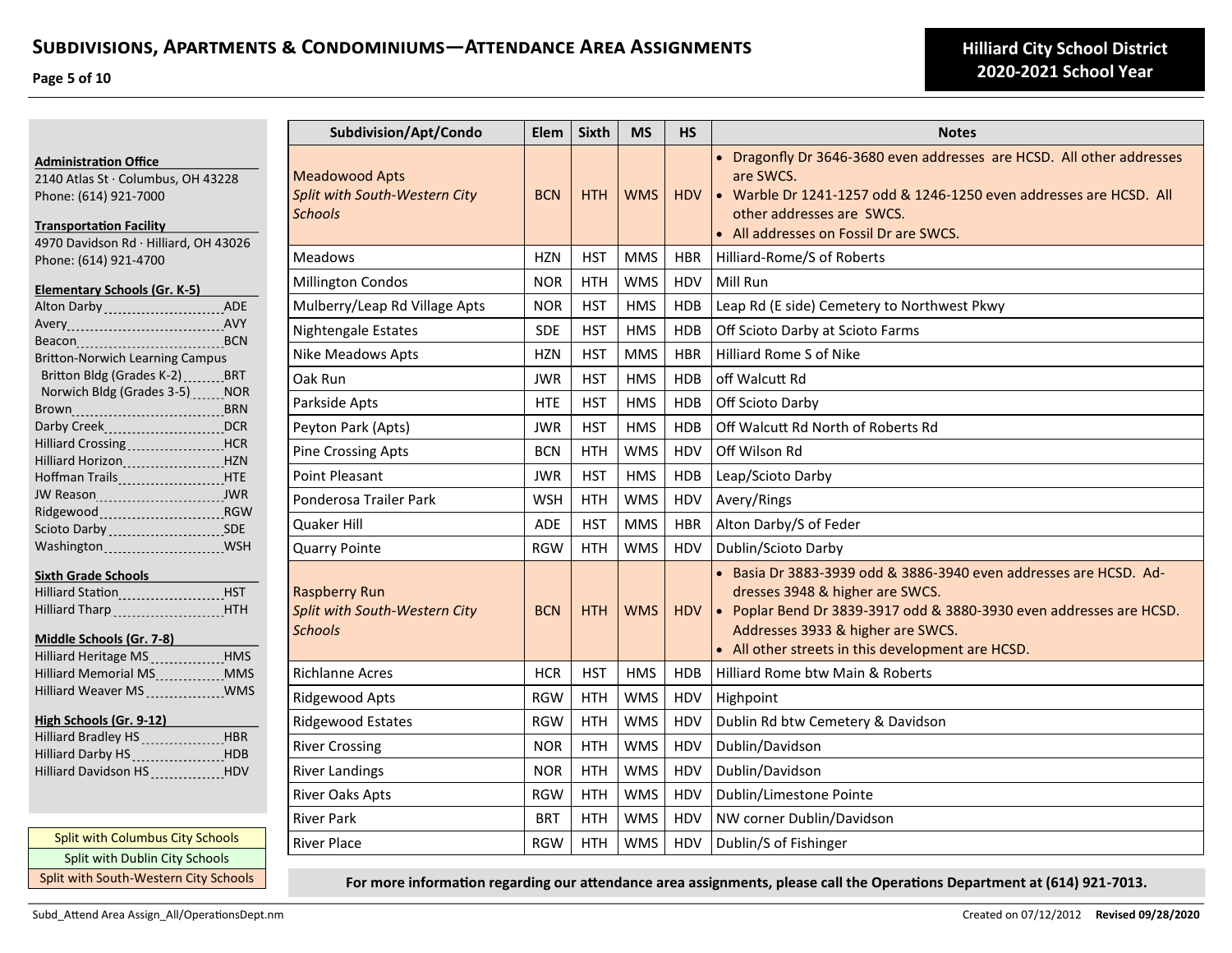**Page 6 of 10**

| <b>Administration Office</b>                                                         | Riv      |
|--------------------------------------------------------------------------------------|----------|
| 2140 Atlas St · Columbus, OH 43228                                                   | R۱۱      |
| Phone: (614) 921-7000                                                                |          |
|                                                                                      | Riv      |
| <b>Transportation Facility</b>                                                       | Rc       |
| 4970 Davidson Rd · Hilliard, OH 43026<br>Phone: (614) 921-4700                       | Ry       |
|                                                                                      |          |
| <b>Elementary Schools (Gr. K-5)</b>                                                  | Sa       |
| Alton Darby  ADE                                                                     | Sc       |
|                                                                                      | Sc       |
|                                                                                      |          |
| <b>Britton-Norwich Learning Campus</b>                                               | Sc       |
| Britton Bldg (Grades K-2)  BRT                                                       | Sc       |
| Norwich Bldg (Grades 3-5) ______ NOR                                                 |          |
|                                                                                      |          |
| Darby Creek [11, 2008] Darby Creek [11, 2008]<br>Hilliard Crossing <b>Filter</b> HCR |          |
| Hilliard Horizon [19] HZN                                                            |          |
| Hoffman Trails  HTE                                                                  | Sc       |
|                                                                                      | Sp<br>Sc |
| Ridgewood _________________________________RGW                                       |          |
| Scioto Darby SDE                                                                     |          |
| Washington WSH                                                                       |          |
| Sixth Grade Schools                                                                  |          |
| Hilliard Station [11] HST                                                            |          |
| Hilliard Tharp  HTH                                                                  |          |
|                                                                                      | Sh       |
| Middle Schools (Gr. 7-8)                                                             | Sp       |
| Hilliard Heritage MS. HMS                                                            |          |
| Hilliard Memorial MS  MMS                                                            |          |
| Hilliard Weaver MS _____________ WMS                                                 |          |
| High Schools (Gr. 9-12)                                                              | Sh       |
| Hilliard Bradley HS HBR                                                              | Sh       |
| Hilliard Darby HS HDB                                                                | Sil      |
| Hilliard Davidson HS ____________HDV                                                 |          |
|                                                                                      | Sil      |
|                                                                                      |          |

Split with Columbus City Schools Split with Dublin City Schools Split with South-Western City Schools

| Subdivision/Apt/Condo                                                         | Elem       | <b>Sixth</b> | <b>MS</b>  | <b>HS</b>  | <b>Notes</b>                                                                                                                                                                                                                                                                                                                                                                                                                                                                                        |  |
|-------------------------------------------------------------------------------|------------|--------------|------------|------------|-----------------------------------------------------------------------------------------------------------------------------------------------------------------------------------------------------------------------------------------------------------------------------------------------------------------------------------------------------------------------------------------------------------------------------------------------------------------------------------------------------|--|
| <b>River Run</b>                                                              | <b>NOR</b> | <b>HTH</b>   | <b>WMS</b> | <b>HDV</b> | Dublin/Davidson                                                                                                                                                                                                                                                                                                                                                                                                                                                                                     |  |
| River's Gate                                                                  | <b>RGW</b> | <b>HTH</b>   | <b>WMS</b> | HDV        | Fishinger/Dublin Rd                                                                                                                                                                                                                                                                                                                                                                                                                                                                                 |  |
| <b>Riverside Forest</b>                                                       | <b>BRT</b> | <b>HTH</b>   | <b>WMS</b> | HDV        | Dublin/Hayden Run                                                                                                                                                                                                                                                                                                                                                                                                                                                                                   |  |
| Roman Hills                                                                   | <b>SDE</b> | <b>HST</b>   | <b>HMS</b> | <b>HDB</b> | Conklin/Roman Hills/Williamsburg                                                                                                                                                                                                                                                                                                                                                                                                                                                                    |  |
| <b>Ryland Park (Apartments)</b>                                               | <b>DCR</b> | <b>HST</b>   | <b>MMS</b> | <b>HBR</b> | Renner Rd next to Culver's                                                                                                                                                                                                                                                                                                                                                                                                                                                                          |  |
| Saddlebrook                                                                   | <b>BRT</b> | <b>HTH</b>   | <b>WMS</b> | HDV        | Hayden Run btw Dublin & I-270                                                                                                                                                                                                                                                                                                                                                                                                                                                                       |  |
| Scioto Fairway Woods Apts                                                     | <b>RGW</b> | <b>HTH</b>   | <b>WMS</b> | HDV        | Off Trabue                                                                                                                                                                                                                                                                                                                                                                                                                                                                                          |  |
| Scioto Farms                                                                  | SDE        | <b>HST</b>   | <b>HMS</b> | <b>HDB</b> | Off Scioto Darby                                                                                                                                                                                                                                                                                                                                                                                                                                                                                    |  |
| Scioto Run                                                                    | <b>RGW</b> | <b>HTH</b>   | <b>WMS</b> | <b>HDV</b> | Off Dublin Rd                                                                                                                                                                                                                                                                                                                                                                                                                                                                                       |  |
| <b>Scioto Trace</b>                                                           | <b>RGW</b> | <b>HTH</b>   | <b>WMS</b> | <b>HDV</b> | Dublin/S of Fishinger                                                                                                                                                                                                                                                                                                                                                                                                                                                                               |  |
| <b>Scioto Woods</b><br><b>Split with South-Western City</b><br><b>Schools</b> | <b>BCN</b> | <b>HTH</b>   | <b>WMS</b> | <b>HDV</b> | • All addresses on the following streets are HCSD: Beman Ct, Giles Ct, Hor-<br>ton Pl, Newell Ct & Newell Dr.<br>• Rosburg Dr 3517-3559 odd & 3514-3554 even addresses are HCSD. Ad-<br>dresses 3506 & lower are SWCS.<br>• Weiskopf Dr 1525-1551 odd & 1500-1540 even addresses are HCSD. Ad-<br>dresses 1559 & higher are SWCS.<br>• Whitcombe Way 1540-1548 even addresses are HCSD. Addresses 1545-<br>1593 odd & 1556-1588 even are SWCS.<br>• All other streets in this development are SWCS. |  |
| <b>Shannon Heights</b><br>Split with Dublin City School District              | <b>BRT</b> | <b>HTH</b>   | <b>WMS</b> | <b>HDV</b> | • All addresses on the following streets are HCSD: Cedric Ln, Erin Ln &<br>O'Shannon Rd.<br>• Donnally Ct 5591 odd & 5592-5600 even addresses are HCSD. 5599-5647<br>odd & 5608-5640 addresses are DCSD.<br>• Shannon Heights Blvd 5497-5607 odd & 5500-5578 even addresses are<br>HCSD. Addresses 5615 & higher are DCSD.<br>• All other streets in this development are DCSD.                                                                                                                     |  |
| Shannonbrook                                                                  | <b>BRT</b> | <b>HTH</b>   | <b>WMS</b> | HDV        | Davidson btw Dublin & I-270                                                                                                                                                                                                                                                                                                                                                                                                                                                                         |  |
| <b>Shire Cove</b>                                                             | <b>BRT</b> | <b>HTH</b>   | <b>WMS</b> | HDV        | Off Dublin Near Hayden Run                                                                                                                                                                                                                                                                                                                                                                                                                                                                          |  |
| <b>Silver Springs Condos</b>                                                  | <b>JWR</b> | <b>HST</b>   | <b>HMS</b> | <b>HDB</b> | Roberts btw Walcutt & Hilliard Rome                                                                                                                                                                                                                                                                                                                                                                                                                                                                 |  |
| <b>Silverton Farms</b>                                                        | <b>NOR</b> | <b>HTH</b>   | <b>WMS</b> | <b>HDV</b> | W side of Wilcox                                                                                                                                                                                                                                                                                                                                                                                                                                                                                    |  |
| <b>Still Meadows Condos</b>                                                   | <b>JWR</b> | <b>HST</b>   | <b>HMS</b> | <b>HDB</b> | Roberts W of Walcutt                                                                                                                                                                                                                                                                                                                                                                                                                                                                                |  |
| <b>Stone Oak Retirement Resort</b>                                            | <b>RGW</b> | <b>HTH</b>   | <b>WMS</b> | <b>HDV</b> | <b>Trueman Blvd</b>                                                                                                                                                                                                                                                                                                                                                                                                                                                                                 |  |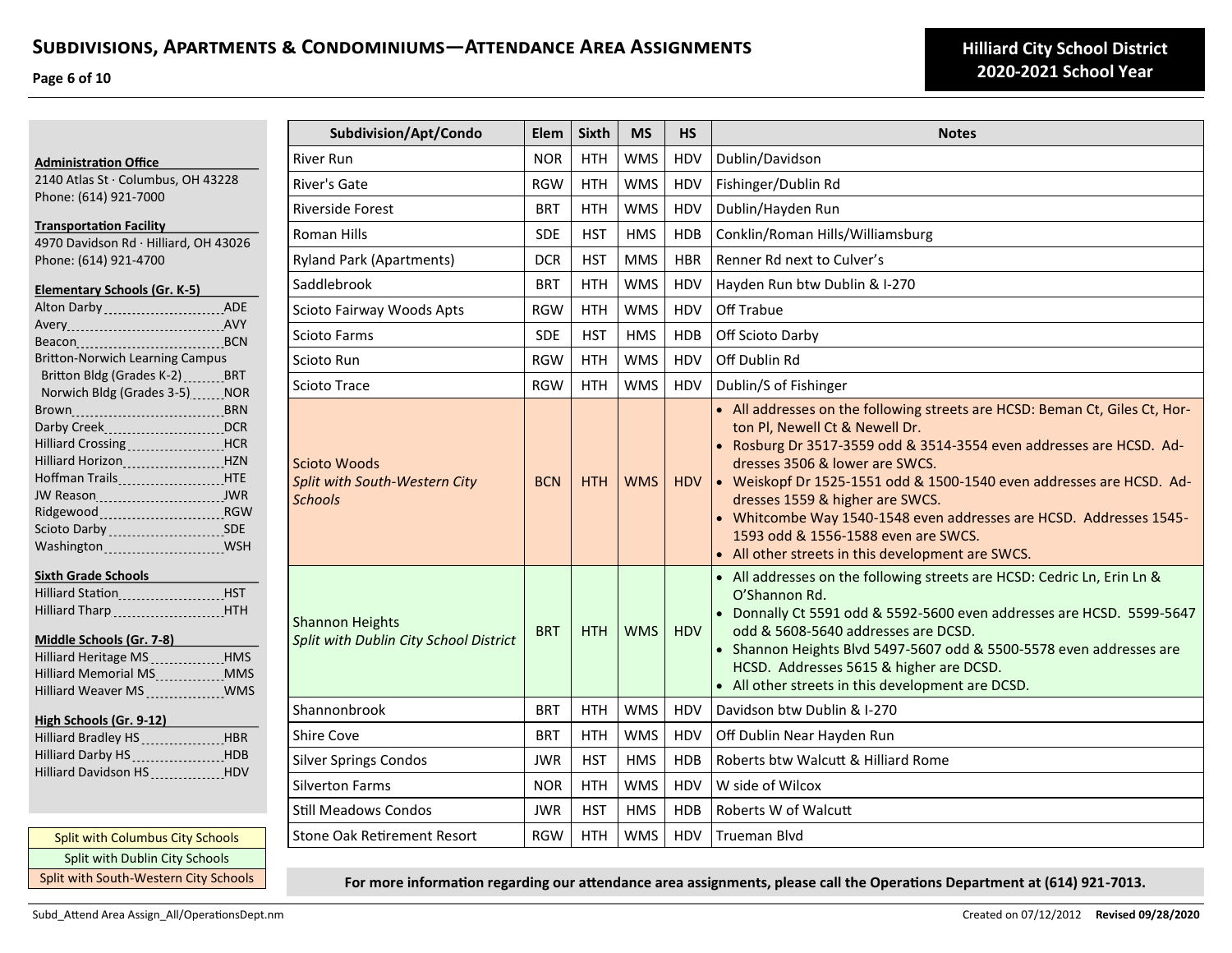**Page 7 of 10**

**Administration Office**

| 2140 Atlas St · Columbus, OH 43228             |  |
|------------------------------------------------|--|
| Phone: (614) 921-7000                          |  |
|                                                |  |
| <b>Transportation Facility</b>                 |  |
| 4970 Davidson Rd · Hilliard, OH 43026          |  |
| Phone: (614) 921-4700                          |  |
|                                                |  |
| <u>Elementary Schools (Gr. K-5)</u>            |  |
| Alton Darby  ADE                               |  |
|                                                |  |
|                                                |  |
| <b>Britton-Norwich Learning Campus</b>         |  |
| Britton Bldg (Grades K-2) BRT                  |  |
| Norwich Bldg (Grades 3-5) NOR                  |  |
| Brown <sub></sub> BRN                          |  |
| Darby Creek DCR                                |  |
| Hilliard Crossing <b>Fig. 1. 1998</b> HCR      |  |
| Hilliard Horizon <b>Martia, HILL HILL HILL</b> |  |
| Hoffman Trails ____________________ HTE        |  |
|                                                |  |
|                                                |  |
| Scioto Darby _________________________SDE      |  |
|                                                |  |
|                                                |  |

### **Sixth Grade Schools**

| <b>Hilliard Station</b> | <b>HST</b> |
|-------------------------|------------|
|                         | <b>HTH</b> |

## **Middle Schools (Gr. 7-8)**

| Hilliard Heritage MS HMS                                                                                                              |            |
|---------------------------------------------------------------------------------------------------------------------------------------|------------|
| Hilliard Memorial MS<br>1998 - The Manus Manus Manus Manus Manus Manus Manus Manus Manus Manus Manus Manus Manus Manus Manus Manus Ma | <b>MMS</b> |
|                                                                                                                                       |            |

## **High Schools (Gr. 9-12)**

| Hilliard Bradley HS ________________HBR  |  |
|------------------------------------------|--|
| Hilliard Darby HS __________________ HDB |  |
| Hilliard Davidson HS HDV                 |  |

Split with Columbus City Schools Split with Dublin City Schools Split with South-Western City Schools

| Subdivision/Apt/Condo                                                                               | Elem       | <b>Sixth</b> | <b>MS</b>  | <b>HS</b>  | <b>Notes</b>                                                                                                                                                                                                                                                                                                                                                                                                                                                                                                                                                                                                                                                                                                                              |
|-----------------------------------------------------------------------------------------------------|------------|--------------|------------|------------|-------------------------------------------------------------------------------------------------------------------------------------------------------------------------------------------------------------------------------------------------------------------------------------------------------------------------------------------------------------------------------------------------------------------------------------------------------------------------------------------------------------------------------------------------------------------------------------------------------------------------------------------------------------------------------------------------------------------------------------------|
| <b>Stonebrook Apts/Condos</b>                                                                       | <b>RGW</b> | <b>HTH</b>   | <b>WMS</b> | HDV        | Off Dublin Rd                                                                                                                                                                                                                                                                                                                                                                                                                                                                                                                                                                                                                                                                                                                             |
| <b>Stonewyck Manor</b>                                                                              | <b>RGW</b> | <b>HTH</b>   | <b>WMS</b> | HDV        | Dublin N of Fishinger                                                                                                                                                                                                                                                                                                                                                                                                                                                                                                                                                                                                                                                                                                                     |
| Summerhill Apts                                                                                     | <b>RGW</b> | <b>HTH</b>   | <b>WMS</b> | <b>HDV</b> | Off Dublin near The Glen                                                                                                                                                                                                                                                                                                                                                                                                                                                                                                                                                                                                                                                                                                                  |
| <b>Sutton Place</b>                                                                                 | <b>SDE</b> | <b>HST</b>   | <b>HMS</b> | <b>HDB</b> | <b>Hilliard Rome/Roberts</b>                                                                                                                                                                                                                                                                                                                                                                                                                                                                                                                                                                                                                                                                                                              |
| Sweetwater Estates                                                                                  | <b>HZN</b> | <b>HST</b>   | <b>MMS</b> | <b>HBR</b> | Renner/Spindler                                                                                                                                                                                                                                                                                                                                                                                                                                                                                                                                                                                                                                                                                                                           |
| <b>Tarlton Meadows</b>                                                                              | <b>WSH</b> | <b>HST</b>   | <b>HMS</b> | <b>HDB</b> | Elliott Rd, west of Homestead Park                                                                                                                                                                                                                                                                                                                                                                                                                                                                                                                                                                                                                                                                                                        |
| The Crossings at Avery Rd Apts                                                                      | <b>WSH</b> | <b>HTH</b>   | <b>WMS</b> | HDV        | Corner Avery/Rings                                                                                                                                                                                                                                                                                                                                                                                                                                                                                                                                                                                                                                                                                                                        |
| The Lakes at Mill Run                                                                               | <b>NOR</b> | <b>HTH</b>   | <b>WMS</b> | HDV        | Mill Run (condos)                                                                                                                                                                                                                                                                                                                                                                                                                                                                                                                                                                                                                                                                                                                         |
| The Pointe (Apts)                                                                                   | <b>BRT</b> | <b>HTH</b>   | <b>WMS</b> | HDV        | North of Davidson Rd at Trueman (Apts)                                                                                                                                                                                                                                                                                                                                                                                                                                                                                                                                                                                                                                                                                                    |
| The Square at Latham Park (Apts)                                                                    | <b>DCR</b> | <b>HST</b>   | <b>HMS</b> | <b>HDB</b> | Scioto Darby N of Alton Darby                                                                                                                                                                                                                                                                                                                                                                                                                                                                                                                                                                                                                                                                                                             |
| The Villas at Mill Run                                                                              | <b>NOR</b> | <b>HTH</b>   | <b>WMS</b> | HDV        | Mill Run (condos)                                                                                                                                                                                                                                                                                                                                                                                                                                                                                                                                                                                                                                                                                                                         |
| <b>The Vinings</b><br><b>Split with Columbus City Schools per</b><br>the 1986 annexation agreement. | <b>NOR</b> | <b>HTH</b>   | <b>WMS</b> | <b>HDV</b> | • All addresses on the following streets are CCSD: Ivyvine Blvd, Viningbrook<br>Dr & Vintage Pl.<br>• All other streets in this development are HCSD.                                                                                                                                                                                                                                                                                                                                                                                                                                                                                                                                                                                     |
| The Wendell                                                                                         | <b>NOR</b> | <b>HTH</b>   | <b>WMS</b> | HDV        | Riggins Rd btw Wilcox & Britton Pkwy                                                                                                                                                                                                                                                                                                                                                                                                                                                                                                                                                                                                                                                                                                      |
| Thornapple Grove                                                                                    | <b>ADE</b> | <b>HST</b>   | <b>MMS</b> | <b>HBR</b> | Alton Darby/S of Feder                                                                                                                                                                                                                                                                                                                                                                                                                                                                                                                                                                                                                                                                                                                    |
| Thornapple Highlands                                                                                | <b>ADE</b> | <b>HST</b>   | <b>MMS</b> | <b>HBR</b> | Alton Darby/S of Feder                                                                                                                                                                                                                                                                                                                                                                                                                                                                                                                                                                                                                                                                                                                    |
| Timberbrook North & South                                                                           | <b>HZN</b> | <b>HST</b>   | <b>MMS</b> | <b>HBR</b> | Renner/Spindler                                                                                                                                                                                                                                                                                                                                                                                                                                                                                                                                                                                                                                                                                                                           |
| <b>Trabue Crossing (Apts)</b>                                                                       | <b>HZN</b> | <b>HST</b>   | <b>MMS</b> | <b>HBR</b> | Trabue & Hilliard Rome Rd E (Apts)                                                                                                                                                                                                                                                                                                                                                                                                                                                                                                                                                                                                                                                                                                        |
| <b>Trabue Woods</b><br><b>Split with South-Western City</b><br><b>Schools</b>                       | <b>HZN</b> | <b>HST</b>   | <b>HMS</b> | HDB        | • All addresses on the following streets are HCSD: Alderson Ct, Canaday Ct,<br>Kellerman Ct, Onaway Ct, Sherwill Ct, Sherwill Rd, Trabue Woods Ct &<br>Tramont Ct.<br>• Bluffton Ct 1323-1371 odd & 1314-1362 even addresses are HCSD. 1317<br>is SWCS.<br>• Nickerson Rd 4505-4613 odd & 4474-4612 even addresses are HCSD.<br>Addresses 4462 & lower is SWCS.<br>• Tenagra Way 1333-1499 odd & 1314-1466 even addresses are HCSD.<br>Addresses 1285 & lower are SWCS.<br>• Trabue Woods Blvd 1439-1575 odd & 1468-1516 even addresses are<br>HCSD. Addresses 1436 & lower are SWCS.<br>• All addresses on the following streets are SWCS: Dillingham Ct, Faunsdale<br>Dr, Gaffney Ct, Hudgins Ct, Laforge St, Mullens Ct & Sandrell Dr. |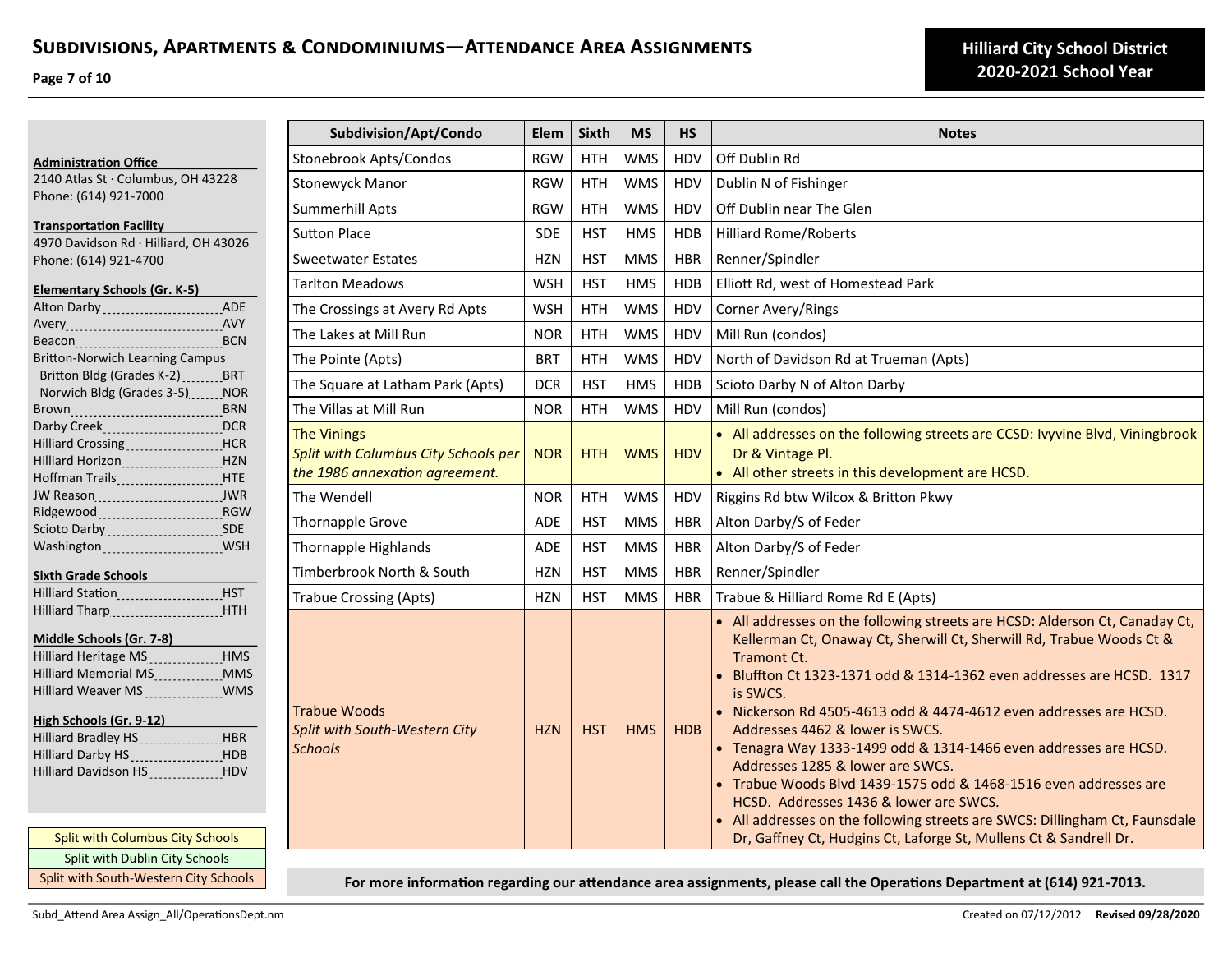**Page 8 of 10**

|                                                                                                                                                                    | Subdivision/Apt/Condo                                                                | Elem       | <b>Sixth</b> | <b>MS</b>  | <b>HS</b>  | <b>Notes</b>                                                                                                                                                                                                                     |
|--------------------------------------------------------------------------------------------------------------------------------------------------------------------|--------------------------------------------------------------------------------------|------------|--------------|------------|------------|----------------------------------------------------------------------------------------------------------------------------------------------------------------------------------------------------------------------------------|
| <b>Administration Office</b>                                                                                                                                       | <b>Trails Edge</b>                                                                   | <b>HTE</b> | <b>HST</b>   | <b>HMS</b> | <b>HDB</b> | E off Cosgray/S of Rails-to-Trails                                                                                                                                                                                               |
| 2140 Atlas St · Columbus, OH 43228                                                                                                                                 | <b>Tremont Club Condos</b>                                                           | <b>NOR</b> | <b>HTH</b>   | <b>WMS</b> | HDV        | Davidson/Leap                                                                                                                                                                                                                    |
| Phone: (614) 921-7000                                                                                                                                              | Village at Heritage Club                                                             | <b>HTE</b> | <b>HST</b>   | <b>HMS</b> | <b>HDB</b> | Main St (condos)                                                                                                                                                                                                                 |
| <b>Transportation Facility</b>                                                                                                                                     | Village at Hilliard Green                                                            | <b>JWR</b> | <b>HTH</b>   | <b>WMS</b> | <b>HDV</b> | Walcutt N of Roberts (condos)                                                                                                                                                                                                    |
| 4970 Davidson Rd · Hilliard, OH 43026<br>Phone: (614) 921-4700                                                                                                     | Village at Hilliard Run                                                              | <b>HZN</b> | <b>HST</b>   | <b>MMS</b> | <b>HBR</b> | Renner Rd (condos)                                                                                                                                                                                                               |
|                                                                                                                                                                    | Village at Homestead                                                                 | <b>HTE</b> | <b>HST</b>   | <b>HMS</b> | <b>HDB</b> | Cosgray/Scioto Darby                                                                                                                                                                                                             |
| <b>Elementary Schools (Gr. K-5)</b><br>Alton Darby ADE                                                                                                             | Village at Scioto Park                                                               | <b>HTE</b> | <b>HST</b>   | <b>HMS</b> | <b>HDB</b> | Moundview/Scioto Darby (condos)                                                                                                                                                                                                  |
|                                                                                                                                                                    | Village at Thornapple                                                                | ADE        | <b>HST</b>   | <b>MMS</b> | <b>HBR</b> | Alton Darby/S of Feder                                                                                                                                                                                                           |
| <b>Britton-Norwich Learning Campus</b>                                                                                                                             | <b>Village Brook Apts</b>                                                            | <b>JWR</b> | <b>HST</b>   | <b>HMS</b> | <b>HDB</b> | Off Roberts W of Walcutt                                                                                                                                                                                                         |
| Britton Bldg (Grades K-2) ________ BRT                                                                                                                             | Village of Balgriffin                                                                | <b>WSH</b> | <b>HTH</b>   | <b>WMS</b> | HDV        | NE corner Avery/Rings                                                                                                                                                                                                            |
| Norwich Bldg (Grades 3-5) NOR                                                                                                                                      | Village of Wynneoak                                                                  | <b>SDE</b> | <b>HST</b>   | <b>HMS</b> | <b>HDB</b> | Hilliard Rome/Roberts (condos)                                                                                                                                                                                                   |
| Darby CreekDCR                                                                                                                                                     | Villages at Hayden Run                                                               | <b>BRT</b> | <b>HTH</b>   | <b>WMS</b> | HDV        | Davidson btw Dublin & I-270                                                                                                                                                                                                      |
| Hilliard Crossing HCR<br>Hilliard Horizon Manuel HZN                                                                                                               | Villas at Glenealy                                                                   | <b>WSH</b> | <b>HTH</b>   | <b>WMS</b> | <b>HDV</b> | Off Avery across from Kendall Ridge                                                                                                                                                                                              |
| Hoffman Trails <b>HITE</b><br>Ridgewood Ridgewood RGW<br>Scioto Darby _______________________ SDE                                                                  | <b>Villas at Ray's Crossing</b><br>Split with Dublin City School District            | <b>NOR</b> | <b>HTH</b>   | <b>WMS</b> | <b>HDV</b> | • All addresses on Ray's Cir NW are HCSD.<br>• All addresses on Ray's Cir SW are HCSD.<br>• Ray's Cir addresses 4819-4828 are HCSD.<br>• Ray's Cir addresses 4831-4906 are DCSD.<br>• Ray's Cir addresses 4907-4950 are HCSD.    |
| <b>Sixth Grade Schools</b>                                                                                                                                         | <b>Walden Ravine</b>                                                                 | <b>RGW</b> | <b>HTH</b>   | <b>WMS</b> | <b>HDV</b> | Dublin Rd (condos)                                                                                                                                                                                                               |
| Hilliard Station Manuel HST<br>Hilliard Tharp HTH                                                                                                                  | West Point                                                                           | <b>BRN</b> | <b>HST</b>   | <b>MMS</b> | <b>HBR</b> | Hubbard/Dellinger                                                                                                                                                                                                                |
|                                                                                                                                                                    | <b>West Point North</b>                                                              | <b>BRN</b> | <b>HST</b>   | <b>MMS</b> | <b>HBR</b> | Hubbard/Dellinger                                                                                                                                                                                                                |
| Middle Schools (Gr. 7-8)<br>Hilliard Heritage MS HMS                                                                                                               | Westbriar                                                                            | <b>DCR</b> | <b>HST</b>   | <b>HMS</b> | <b>HDB</b> | Frazell/Hilliard Rome                                                                                                                                                                                                            |
| Hilliard Memorial MS  MMS<br>Hilliard Weaver MS  WMS<br>High Schools (Gr. 9-12)<br>Hilliard Bradley HS _________________HBR<br>Hilliard Darby HS <b>Manual</b> HDB | Westbrooke<br>Split with Columbus City Schools per<br>the 1986 annexation agreement. | <b>DCR</b> | <b>HST</b>   | <b>MMS</b> | <b>HBR</b> | • Pinefield Dr addresses 6369 & lower are HCSD. Addresses 6376 & higher<br>are CCSD.<br>• Westrock Dr addresses 2752 & higher are HCSD. Addresses 2744 & lower<br>are CCSD.<br>• All other streets in this development are HCSD. |
| Hilliard Davidson HS HDV                                                                                                                                           | <b>Western Lakes</b>                                                                 | <b>HCR</b> | <b>HST</b>   | <b>MMS</b> | <b>HBR</b> | Roberts/Spindler                                                                                                                                                                                                                 |

Split with Columbus City Schools Split with Dublin City Schools Split with South-Western City Schools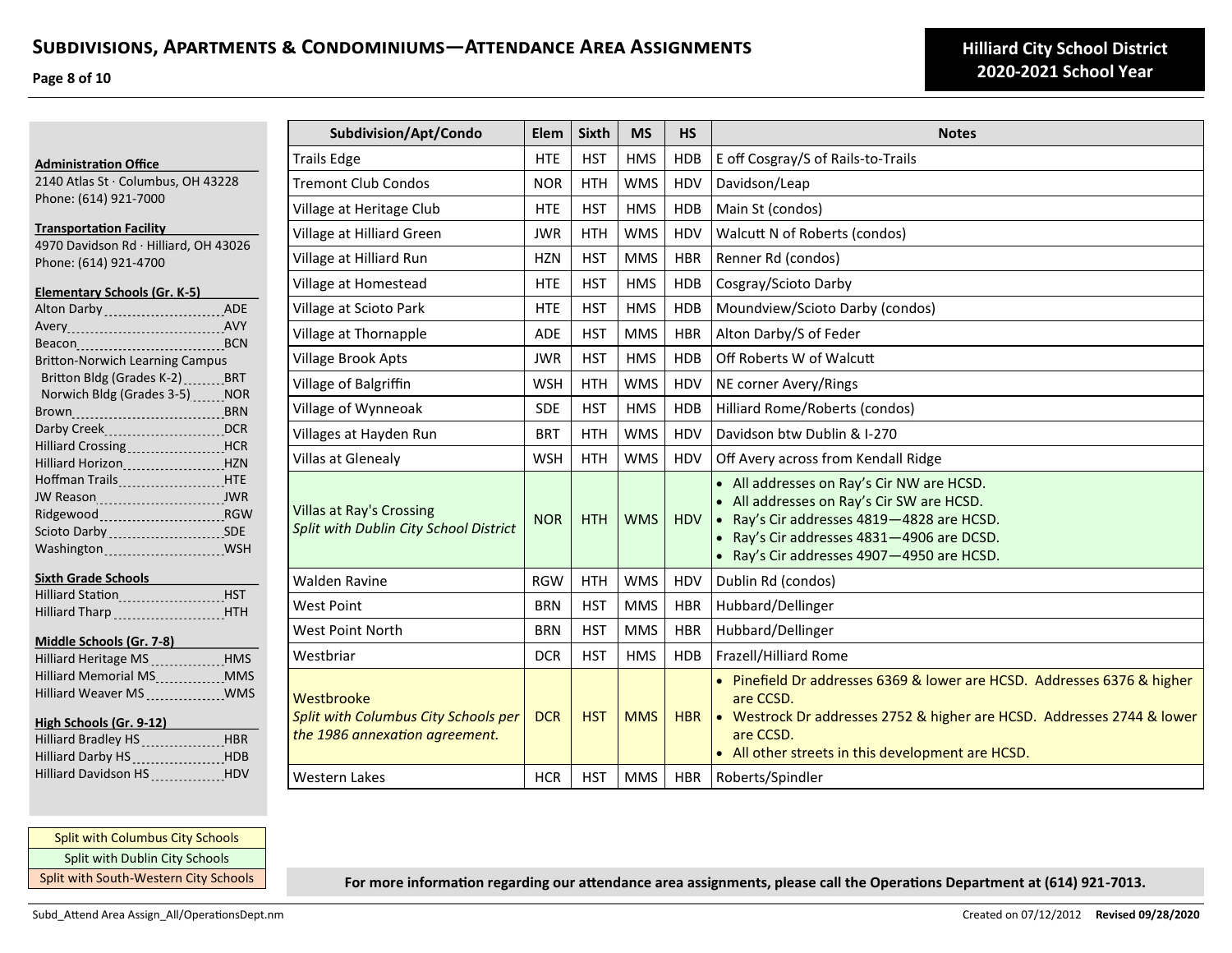**Page 9 of 10**

**Administration Office**

2140 Atlas St · Columbus, OH 43228 Phone: (614) 921-7000 **Transportation Facility**

4970 Davidson Rd · Hilliard, OH 43026 Phone: (614) 921-4700

| Elementary Schools (Gr. K-5)             |  |
|------------------------------------------|--|
| Alton Darby  ADE                         |  |
|                                          |  |
| Beacon BCN                               |  |
| <b>Britton-Norwich Learning Campus</b>   |  |
| Britton Bldg (Grades K-2) _______BRT     |  |
| Norwich Bldg (Grades 3-5) NOR            |  |
|                                          |  |
|                                          |  |
| Hilliard Crossing HCR                    |  |
|                                          |  |
| Hoffman Trails <b>Manager Accord HTE</b> |  |
| JW Reason JWR                            |  |
|                                          |  |
| Scioto Darby 11, 1997, 1998              |  |
| Washington MSH                           |  |
|                                          |  |

## **Sixth Grade Schools**

| <b>Hilliard Station</b> |                             | <b>HST</b> |
|-------------------------|-----------------------------|------------|
|                         | Hilliard Tharp Parameters P | <b>HTH</b> |

### **Middle Schools (Gr. 7-8)**

| Hilliard Heritage MS HMS     |            |
|------------------------------|------------|
| Hilliard Memorial MS<br>1996 | <b>MMS</b> |
|                              |            |

## **High Schools (Gr. 9-12)**

| Hilliard Bradley HS HBR  |  |
|--------------------------|--|
| Hilliard Darby HS HDB    |  |
| Hilliard Davidson HS HDV |  |

Split with Columbus City Schools Split with Dublin City Schools Split with South-Western City Schools

| Subdivision/Apt/Condo                                                   | Elem       | <b>Sixth</b> | <b>MS</b>  | <b>HS</b>  | <b>Notes</b>                                                                                                                                                                                                                                            |
|-------------------------------------------------------------------------|------------|--------------|------------|------------|---------------------------------------------------------------------------------------------------------------------------------------------------------------------------------------------------------------------------------------------------------|
| Westmill                                                                | <b>JWR</b> | <b>HST</b>   | <b>HMS</b> | <b>HDB</b> | Off Roberts W of Walcutt                                                                                                                                                                                                                                |
| <b>Weston Trail</b>                                                     | <b>AVY</b> | <b>HTH</b>   | <b>WMS</b> | HDV        | Leppert/Davidson                                                                                                                                                                                                                                        |
| Westwind                                                                | <b>JWR</b> | <b>HST</b>   | <b>HMS</b> | <b>HDB</b> | Roberts btw Hilliard Rome & Walcutt                                                                                                                                                                                                                     |
| <b>Wexford Green</b><br>Split with South-Western City<br><b>Schools</b> | <b>ADE</b> | <b>HST</b>   | <b>MMS</b> | <b>HBR</b> | • All addresses on Buechler Bend Dr are SWCS.<br>• All addresses on Wexford Green Blyd are SWCS.<br>• All other streets in this development are HCSD.                                                                                                   |
| Williamsburg                                                            | <b>SDE</b> | <b>HST</b>   | <b>HMS</b> | <b>HDB</b> | Conklin/Roman Hills/Williamsburg                                                                                                                                                                                                                        |
| <b>Willow Bend Townhomes</b>                                            | <b>HZN</b> | <b>HST</b>   | <b>MMS</b> | <b>HBR</b> | Renner/Hilliard Rome                                                                                                                                                                                                                                    |
| <b>Wilson Court Apts</b>                                                | <b>RGW</b> | <b>HST</b>   | <b>HMS</b> | <b>HDB</b> | Off Wilson Rd                                                                                                                                                                                                                                           |
| <b>Wilson Glen</b><br>Split with South-Western City<br><b>Schools</b>   | <b>BCN</b> | <b>HTH</b>   | <b>WMS</b> | <b>HDV</b> | • All addresses on Farm Brook Ln are HCSD.<br>• Deer Lake Ct 1269-1301 odd & 1264-1296 even addresses are HCSD. All<br>other addresses are SWCS.<br>• Glen Cove Way 1255-1311 odd & 1258-1308 even addresses are HCSD.<br>All other addresses are SWCS. |
| Woods of the Scioto                                                     | <b>RGW</b> | <b>HTH</b>   | <b>WMS</b> | HDV        | Dublin Rd btw Cemetery & Davidson                                                                                                                                                                                                                       |
| Wynneoak                                                                | <b>SDE</b> | <b>HST</b>   | <b>HMS</b> | <b>HDB</b> | <b>Hilliard Rome/Roberts</b>                                                                                                                                                                                                                            |
| <b>Young Estates</b>                                                    | <b>ADE</b> | <b>HST</b>   | <b>MMS</b> | <b>HBR</b> | Feder Rd                                                                                                                                                                                                                                                |